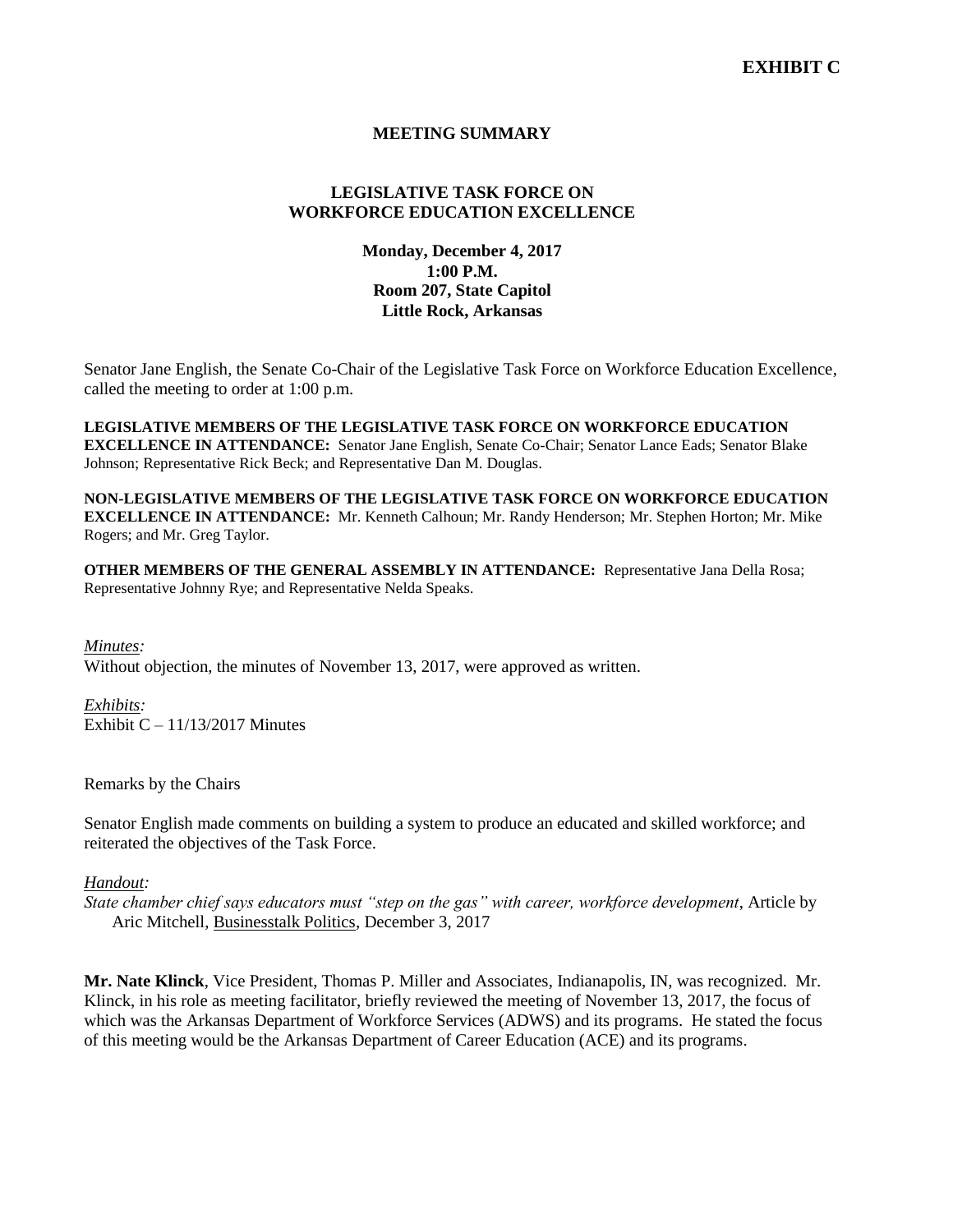Overview of the Arkansas Department of Career Education

#### *Presenter:*

**Dr. Charisse Childers**, Director, Arkansas Department of Career Education, was recognized. Dr. Childers stated that ACE is comprised of four Divisions, and is responsible for overseeing Career and Technical Education (CTE) programs in secondary schools, Secondary Area Technical Centers, Adult Education, workforce training grants, the state Apprenticeship Office, and Arkansas Rehabilitation Services (ARS). She said ACE is also the agency which approves state educational programs for veterans for the Arkansas Department of Veterans Affairs (ADVA), and has oversight authority for the Law Enforcement Support Office (LESO) 1033 and Department of Defense (DoD) 122 programs. Dr. Childers noted that the passage of Act 892 of 2015 established the Career Education and Workforce Development Board to create and administer a coordinated approach to workforce development in Arkansas. She said the Office of Skills Development (OSD) was also created under this legislation to enhance the state's workforce development efforts. Dr. Childers commented that, among other things, ACE is purposed with administrating funds targeting workforce needs as informed by employers, and working to improve coordination among various state agencies and resources that are working to address similar needs. She said the mission of ACE is to prepare a job-ready, career-bound workforce to meet the needs of Arkansas's employers. Dr. Childers additionally discussed the strategic plan, partnerships, and program funding.

### *Handouts:*

CTE Funding Chart

Career and Technical Education in Arkansas's K-12 Schools, BLR Report

Review of the Findings of the Thomas B. Fordham Institute Report, *Career and Technical Education in High School: Does It Improve Student Outcomes?* and of a follow-up report, *The Condition of Participation, Outcomes, Expenditures and Funding of Secondary Area Career Centers in Arkansas*

### *Presenter:*

**Dr. Shaun Dougherty**, Assistant Professor of Education & Public Policy, Neag School of Education, University of Connecticut, was recognized. Dr. Dougherty said he had been engaged in research in Arkansas for upwards of four years. He said it began by having conversations with Dr. Jake Walker, Projects Director, and others, at the Arkansas Research Center (ARC), noting that, at that time, Arkansas was one of the relatively few states that had an integrated longitudinal data system that would allow one to understand how participating in career and technical education or workforce training in high school or in college articulates, in terms of impacts, throughout the life cycle. Utilizing a PowerPoint presentation, Dr. Dougherty discussed two reports. He said that, for the first report, he had been enlisted by the Fordham Institute to study whether students who participated in CTE were achieving better outcomes than their peers. Pertinent to that report, he discussed research questions, data sources, key findings, most popular courses, concentrators, and outcomes. He transitioned to the report on Secondary Centers in Arkansas. His discussion included trends in participation, student outcomes, program of study offerings, funding structure, and findings and recommendations. Dr. Dougherty summarized that CTE participation has had positive effects for students in Arkansas.

### *Issues Included in the Discussion:*

- expansion of the longitudinal study,
- differences in scale of costs per student for participation in CTE programs in traditional high schools *vs.* in Secondary Centers,
- **student demand for programs offered,**
- funding for CTE programs in traditional high schools *vs.* in Secondary Centers,
- training on dated equipment, and
- decision-makers for CTE programs offered at Secondary Centers.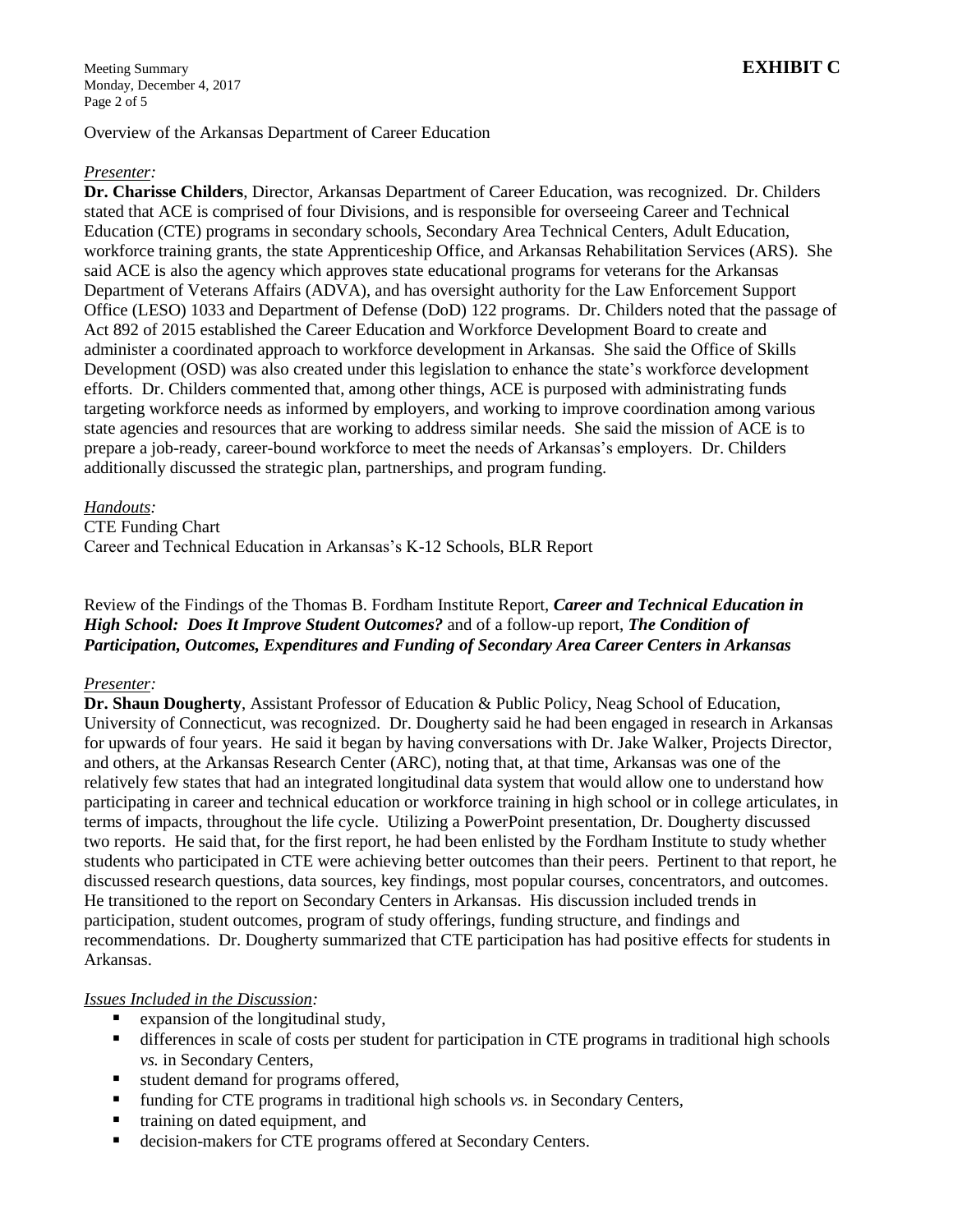Meeting Summary **EXHIBIT C** Monday, December 4, 2017 Page 3 of 5

*PowerPoint Presentation:* Participation, Outcomes, Expenditures, & Funding for CTE in Arkansas

#### *Handouts:*

2017-18 Secondary Technical Centers Career and Technical Education in High School: Does It Improve Student Outcomes? Participation, Outcomes, Expenditures, & Funding for CTE in Arkansas The Condition of Participation, Outcomes, Expenditures and Funding of Secondary Area Career Centers in Arkansas, Report

Discussion of the Programmatic Responsibilities of the Divisions of the Arkansas Department of Career Education

A representative from each of the four Divisions of ACE presented an overview of the Division's programmatic responsibilities. Dr. Childers moderated the presentations.

### **1. Career and Technical Education (CTE)**

**Ms. Kathi Turner**, Deputy Director for Career & Technical Education, was recognized. Ms. Turner stated the mission of CTE is to prepare a job-ready, career-bound workforce to meet the needs of Arkansas's employers. She stated that CTE serves 106,000 students in grades 7-12; and that approximately 75% of all students are CTE students. She discussed the Keyboarding, or KeyCode, requirement for students in grades 7 and 8, and the Career Development class in grade 8. Ms. Turner continued with a discussion of programs of study in high school: Agriculture, Business and Marketing, Career Planning, Family & Consumer Sciences, STEM (Science, Technology, Engineering, and Mathematics), Trade and Industry, and several other career preparation programs. Additionally, Ms. Turner presented information on how CTE programs serve teachers, awarding of grants, federal and state funding, responses to outcomes of Advisory Committee Meetings, partnerships, the Nepris online system, and Special Projects funds.

*Handouts:*

Arkansas Career Coach Program Work Based Learning, Diagram

### **2. Arkansas Rehabilitation Services (ARS)**

**Mr. Alan McClain**, Commissioner, Arkansas Rehabilitation Services, was recognized.Mr. McClain stated that ARS is the designated state agency for administration of the federal Vocational Rehabilitation Act which provides services and coordinated activities to prepare persons with physical or mental impairments to achieve gainful employment. He said the mission of ARS is competitive integrated employment, meaning employment outcomes with competitive wages and in a setting that is integrated among peers, both with and without disabilities. He said the Workforce Innovation and Opportunity Act (WIOA) of 2014 included reauthorization of the Vocational Rehabilitation Act, and requires ARS to coordinate services with other workforce partners. Mr. McClain explained that ARS provides services within the context of a counseling relationship to help ensure a successful vocational outcome. He said the ARS has 19 offices throughout the state where staff vocational counselors meet with individuals and form individualized plans for employment. He commented that vocational counseling is a highly interactive process that includes the requirement to give informed choice to individuals with accurate labor market information so a course of study can be chosen. Mr. McClain also discussed partnerships with business and industry, and relationships with other state agencies.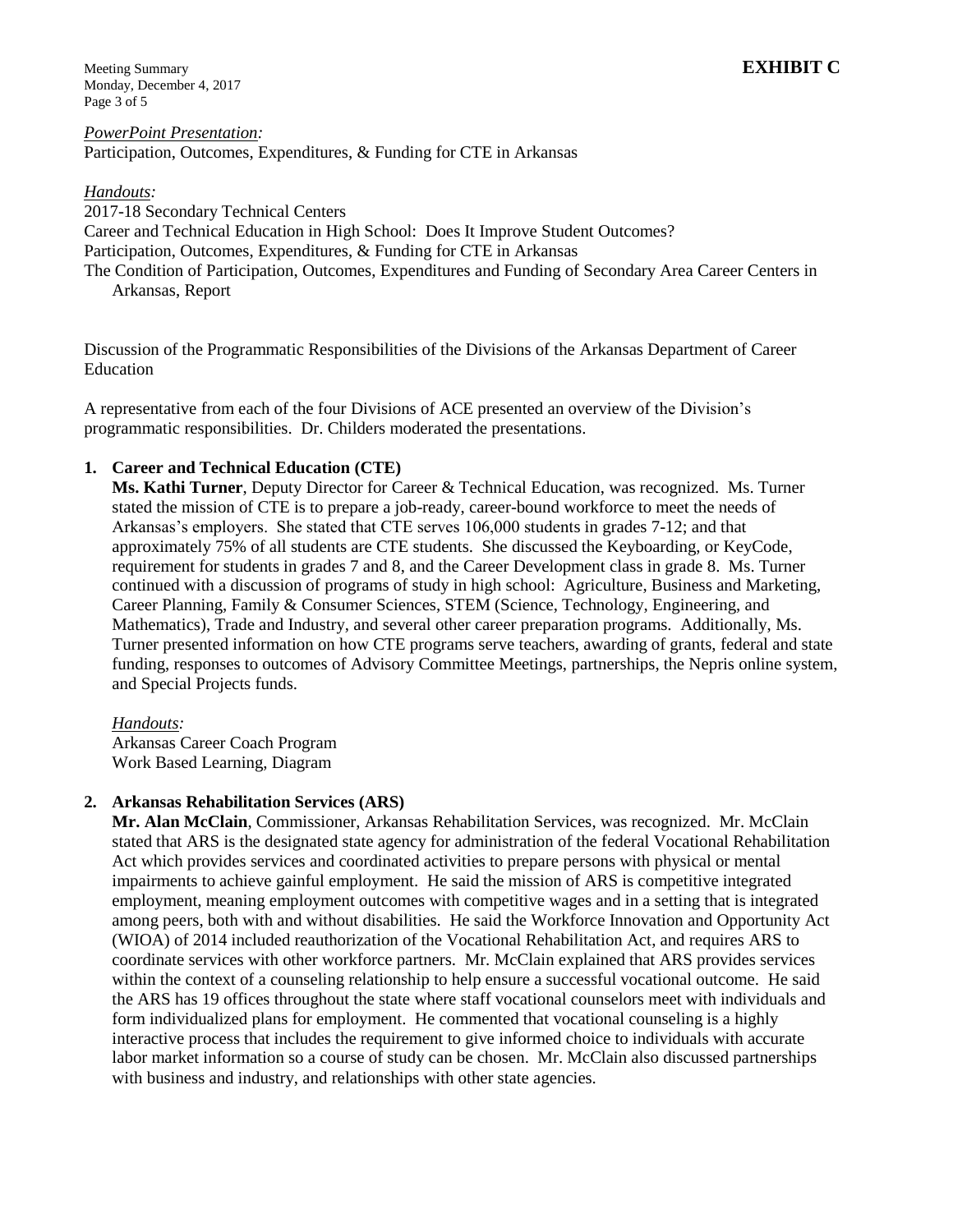**Mr. Joe Baxter**, Deputy Commissioner, Arkansas Rehabilitation Services, was recognized, and presented a brief overview of federal and state funding for ARS.

#### *Issues Included in the Discussion:*

- o number of individuals served by ARS, and
- o regional level of demand for cosmetology programs.

*Handout:* ARS Field Services Map

### **3. Adult Education (AE)**

**Dr. Trenia Miles**, Deputy Director, Adult Education, was recognized. Dr. Miles discussed services provided by AE to unemployed or underemployed adults for transitioning into postsecondary for training or into the workplace. She said individuals served by AE must be at least 16 years of age, not be enrolled in secondary schools, not have a high school diploma, or are those who need training in English as a Second Language (ESL). She said the Division serves about 25,000 students a year in 51 locations in 75 counties across the State of Arkansas. Dr. Miles briefly discussed programs offered, including preparing students for GED® testing; WAGE™, a work readiness program; the ESL program; working with employers in the Workplace Education program; and re-entry education for those who have been incarcerated. Additionally, Dr. Miles discussed partnerships with other state agencies, businesses, and industry, and grants and funding.

#### *Issues Included in the Discussion:*

- efforts among the Divisions to collaborate as a team with business and industry,
- measuring the success rate of students, and
- tracking of students; employment outcomes.

#### *Handout:*

Adult Education Districts Map

### **4. Office of Skills Development (OSD)**

**Mr. Cody Waits**, Deputy Director, Office of Skills Development, was recognized. Mr. Waits stated the Division is responsible for aligning career and technical education programs with skills needed by business and industry throughout the State of Arkansas. He explained OSD provides grants to business to invest in training to maintain the increased competitiveness, efficiency, and economic status of the Arkansas workforce. He said OSD also oversees 100 programs which provide education, instruction, and on-the-job training to cover 5,000 apprentices, primarily professionals, requiring certifications and licenses; also, Secondary Centers overseen by OSD are designed to provide career and technical education programs to classes for local high school students. He noted the Secondary Centers are typically sponsored by high schools, postsecondary institutions, technical institutions, or education service cooperatives. He said there are currently 26 Secondary Centers and 22 related satellite locations designed to serve high school students within a defined region. Mr. Waits said, additionally, two pilot programs were established in 2016-2017. Mr. Waits continued with a comprehensive discussion of three programs which OSD oversees: Apprenticeship Programs, Workforce Training, and Secondary Centers. He included information on grants and funding.

#### *Contributor to the Discussion:*

**Ms. Stephanie Isaacs**, Associate Director, Office of Skills Development

#### *Issues Included in the Discussion:*

 $\bullet$  providing approval for apprenticeship programs,